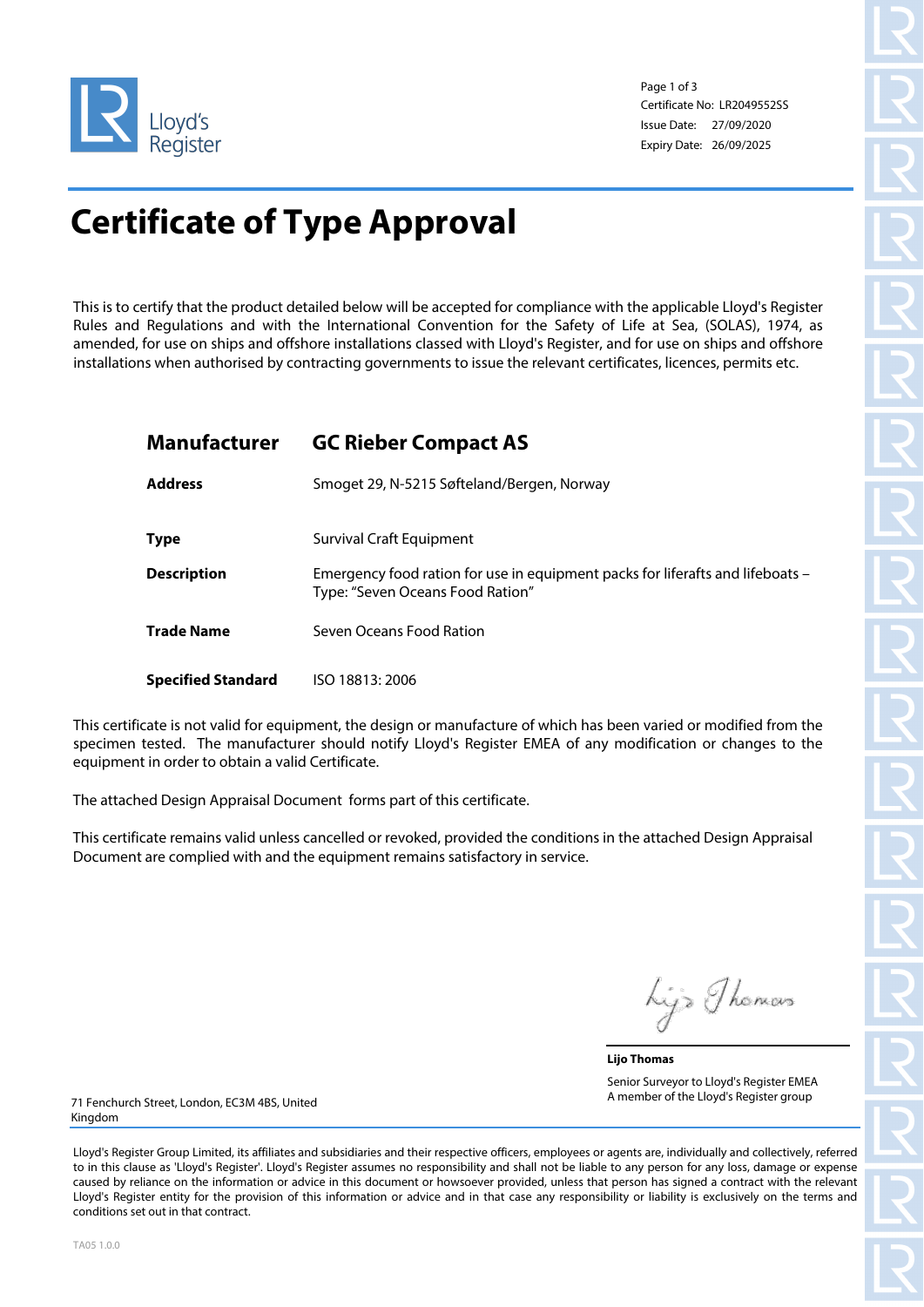

Page 2 of 3 Certificate No: LR2049552SS Issue Date: 27/09/2020 Expiry Date: 26/09/2025 Reference: UKITSO/TA/LSA/LT/WP40726160

### **ATTACHMENT TO CERTIFICATE OF TYPE APPROVAL No. LR2049552SS**

The undernoted documents have been appraised for compliance with the relevant requirements of International Conventions, and this Design Appraisal Document forms part of the Certificate.

This certificate is a renewal of certificate no. SAS S150113.

## **APPROVAL DOCUMENTATION**

Seven Oceans Ration 500g "Data Sheet"

Marking information 2020

#### **TEST REPORTS**

| Report No.       | <b>Report Title or Test Description</b>                                                                                                                                                                                        | <b>Date</b> |
|------------------|--------------------------------------------------------------------------------------------------------------------------------------------------------------------------------------------------------------------------------|-------------|
| SR2000486        | ALS Laboratory Group analysis certificate                                                                                                                                                                                      | 03.07.2020  |
| 120-24493a       | Enclosure 2 (Part 1) Force Institute Test Report of Seven Oceans, food ration, 500g,<br>composition analysis                                                                                                                   | 30.03.2020  |
| 120-24493a       | Verification Report (Part 2, ALS Sarpsborg) Force Institute Test Report of Seven Oceans,<br>food ration, 500g, composition analysis                                                                                            | 30.03.2020  |
| 80.935-362/10    | Force Institute Verification Report of Seven Oceans, standard emergency food ration,<br>500g, 9 bars of 55.6g and Seven Oceans, emergency drinking water, 500ml, 2x 5 x 50ml.                                                  | 03.02.2010  |
| 126940/m1460-275 | Force Institute Test Report of Seven Oceans vitaminized bars packed into an outer<br>container (100 x 650 x 125 mm) containing 9 bars (18 tablets) of net weight 500g. Tests<br>according to USCG Guideline § 46, August 1997. | 10.02.2000  |

Lloyd's Register Group Limited, its affiliates and subsidiaries and their respective officers, employees or agents are, individually and collectively, referred to in this clause as 'Lloyd's Register'. Lloyd's Register assumes no responsibility and shall not be liable to any person for any loss, damage or expense caused by reliance on the information or advice in this document or howsoever provided, unless that person has signed a contract with the relevant Lloyd's Register entity for the provision of this information or advice and in that case any responsibility or liability is exclusively on the terms and conditions set out in that contract.